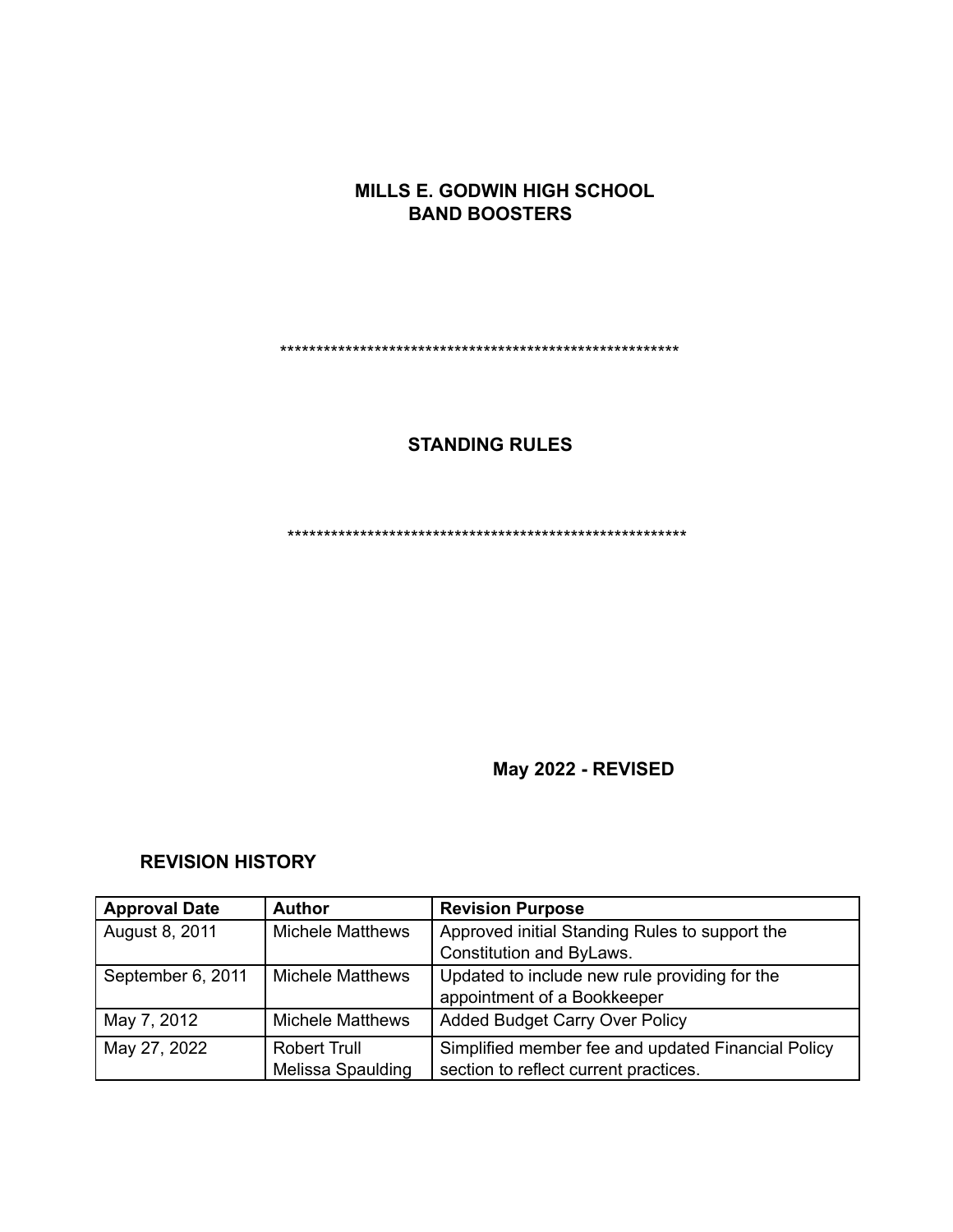- 1. This document consists of the standing rules for the Mills E Godwin High School Band Boosters. These rules are governed by the Constitution and Bylaws of the Mills E Godwin High School Band Boosters. These rules may be amended by a majority vote of the Executive Committee.
- 2. No work shall be undertaken or monies distributed or commitments made without the approval of the Executive Committee of the organization.
- 3. The President or his/her appointed representative shall be the official representative of the organization at all meetings where a representative is required.
- 4. All officers and chairpersons shall deliver to their successors all official material by June  $30<sup>th</sup>$  of the year ending the outgoing officer's term.
- 5. The Executive Committee shall prepare a budget for the next year to be presented at the August meeting or regular September meeting. When the organization's activities require that funds be dispersed after July 1 and before the approval of the annual budget, a special budget shall be prepared to cover those activities and presented for approval by the membership at the regular June meeting.
- 6. The Booster Treasurer may from time to time require the assistance of a Bookkeeper. This role may be established at the discretion of the Treasurer and is fully accountable to the Treasurer. The responsibilities and accountabilities of the Treasurer as stated in the organization's By-Laws remains the same with or without the use of the Bookkeeper role. The Bookkeeper must be an Active Member of the organization and approved by the Executive Committee. The Bookkeeper will maintain the records of receipts and expenditures and the allocations of funds. The Bookkeeper would balance bank records against booster records and assist the Treasurer in the creation of the monthly financial reports, fiscal year closeout reports and any documentation needed for local, state or federal authorities. The Bookkeeper would not have check signing authority.
- 7. Document Retention Policy
	- a. Tax Returns/Records: All tax returns, tax preparation documents and all correspondence related to the tax account of the organization shall be kept by the current treasurer for an indefinite period of time.
	- b. Financial Records/Documents: All records and documents related to the financial health and stability of the organization shall be kept for a period of ten (10) years from the date of documentation. This includes all meeting minutes related to any aspects of the financial accounts of the organization.
	- c. Other Non-Financial Records/Documents: All other documents not related to matters of finance and/or Tax Returns or Tax Records shall be kept for a period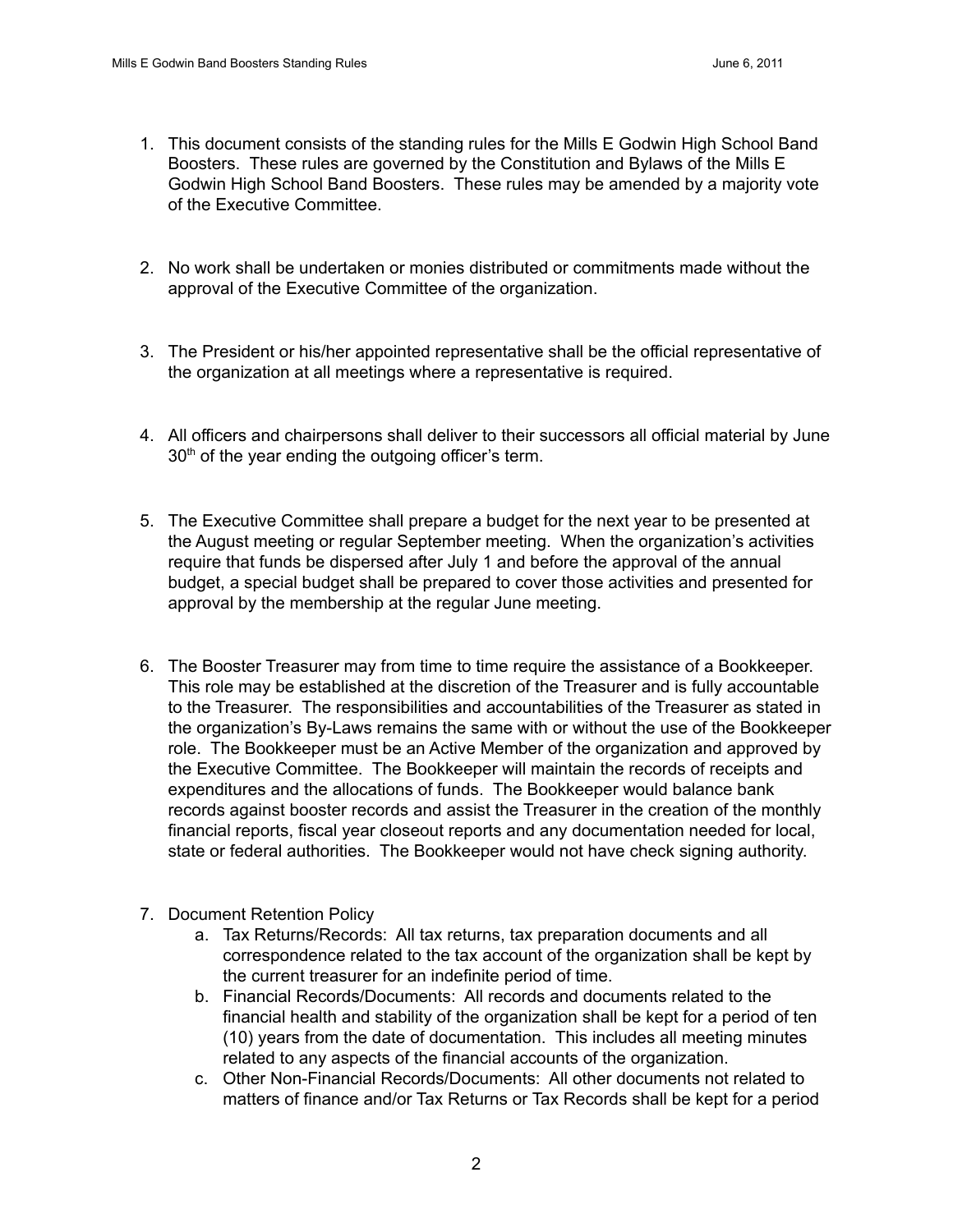of three (3) years. This may include but is not limited to membership rosters, general correspondence, etc.

- 8. Financial Policy
	- a. Annual dues for active members of this association shall be determined by the Executive Committee and approved by the general membership. Membership fees are as follows:
		- i. Active Member -- \$30 per year
	- b. Fiscal Year and Payment: The fiscal year of this Association shall be from July 1 through June 30. All dues are payable at the beginning of the fiscal year and must be paid in full by October 1.
	- c. All officers and the Band Director are authorized to pay expenses. Budgeted items need no prior approval but do require an email and receipt sent to the Treasurer documenting funds spent. Non budgeted items and any monies requested by Committees should be approved via email to the Executive committee. A majority of the executive Committee will be needed to approve the request and a receipt must be submitted to the Treasurer to document funds spent.
	- d. Any expense authorized per (c) above will be paid via Debit card, Check (with one either President, Vice President or Treasurer signature), or reimbursement to whomever paid the expense using their own funds.
	- e. The financial statements from each fiscal year shall be audited by September 15 and filed with the Henrico County School System Director of Internal Audit. The Audit committee shall be headed by the 1<sup>st</sup> Vice President and shall consist of at least 2 additional Booster Members in good standing.
	- f. Waiver, Reduction or Extension: The Executive Committee shall be authorized to reduce, extend the time of payment, or waive dues or fees of any member.
		- i. All reduction or extension requests beyond the required deadlines must be received and considered by the Executive Committee no later than their October meeting or as agreed to by the Executive Committee.
		- ii. All requests must be in writing.
		- iii. All requests shall be for only the current fiscal year. Requests for additional year considerations must be submitted on an annual basis.
		- iv. Reduction considerations shall specify the percentage of dues or fee reduction required, the reasons for such, and any and all other appropriate information to assist the Executive Committee in considering such request.
	- g. Student Accounts
		- i. The treasurer shall keep track of all fees and deposits associated with each student band member.
		- ii. All funds associated with these accounts must be used to cover dues, fees or trip expenses in support of the activities outlined in Article III – Objectives.
		- iii. All funds associated with these accounts must be used in their entirety prior to the student's graduation from Mills E Godwin High School. Any funds remaining in the students account, at the preference of the student, must either be allocated to another current band student or allocated at the discretion of the Executive Committee for the support of the activities outlined in Article III – Objectives.